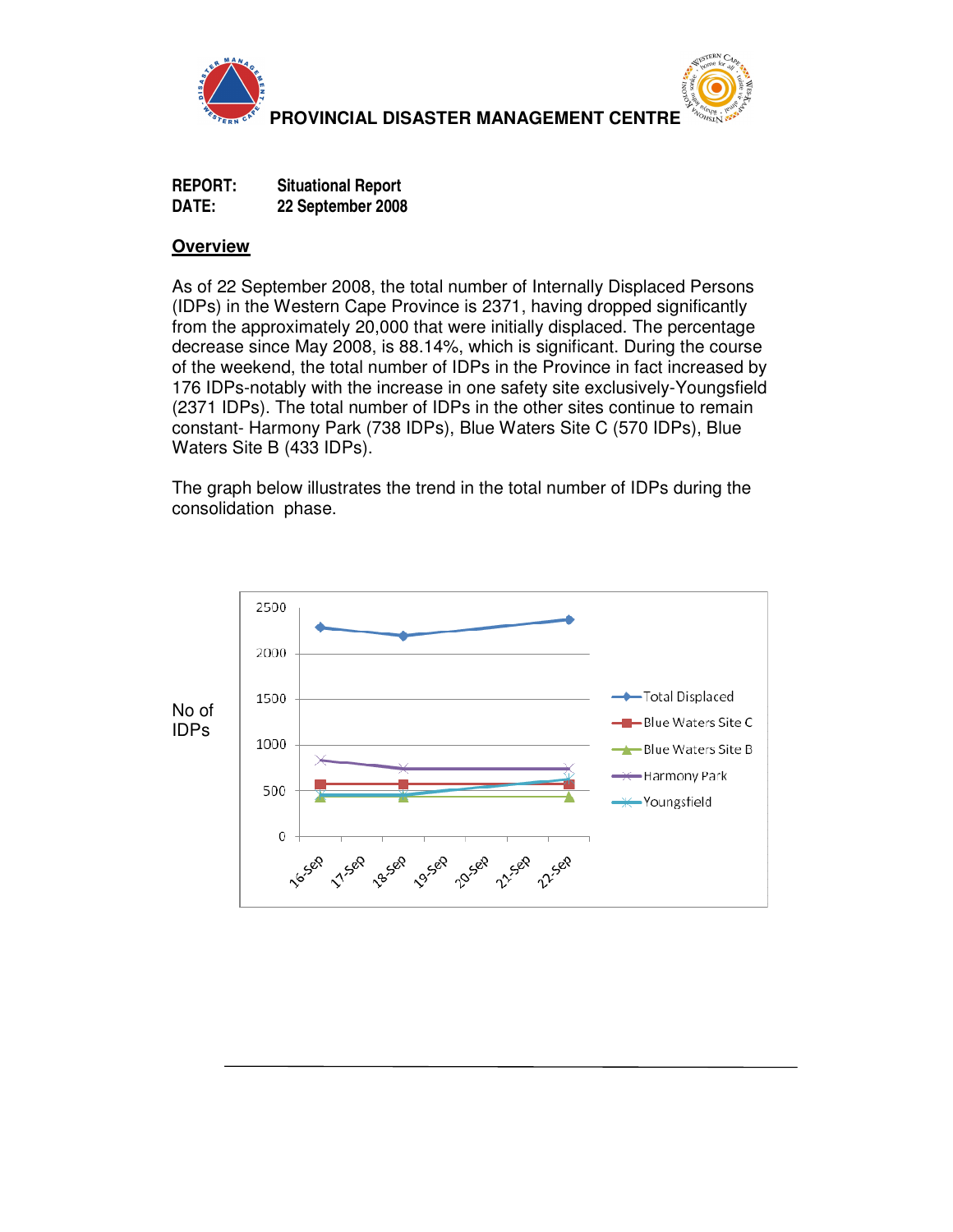



### **Status of safety sites**

The City of Cape Town reassured the JOC that the current status of safety sites complies with the prescribed standards, including the tents. The tents are currently being modified to better suit the weather conditions in the Western Cape. The United Nations commended the JOC on the improvements made in terms of the status of the sites since the issue of the UN Report.

The Department of Local Government and Housing reported that the Department is currently addressing the challenges with regards to the provision of food and the quality thereof with the Director General. The Provincial Disaster Manangement Centre (PDMC) highlighted that during the course of the weekend, there had been reports that IDPs were discarding food, resulting in the refuse bins being saturated. Arrangements were made to empty the bins. The United Nations called for the investigation of the motives for the IDPs discarding the food, rather than the Province reducing food provisions, as well as jumping to conclusions. The chair called for further investigation to be carried out, following which relevant responses would be carried out. The JOC resolution to this matter, is for the community development workers (CDWs) to carry out assessments of the foodspecifically taking cognizance of the quality, temperature at which the food is served etc, and forward the report to the Department of Social Development. This is a temporary arrangement in light of the fact that the Department of Social Development indicated that they already have monitoring mechanisms in place in this regard.

The issues arising with regards to baby formula have been addressed.

# **Access cards**

Youngsfield and Blue Waters Site B have been visited and access cards have been provided at both sites. Electronic lists of the residents at both of the sites are currently being compiled. The team visited the site today, and the site manager confirmed that the lists will be available on Wednesday 24 September 2008. Members of the JOC reported that some IDPs have been issued with access cards despite the fact that they are not residents at the sites, which is a cause for concern.

Blue Waters Site C is yet to be completed. A follow up will be made.

# **Repatriation process**

The CDWs, UNICEF and the Cape Town Refugee Centre had a good start at Blue Waters Site B, processing 95 IDPs, of which the majority are Zimbabweans. The second day posed a challenge, with IDPs (of which the majority were Congolese) were hesitant and resisted to partaking in the process. On Saturday 20 September 2008, 395 IDPs were processed at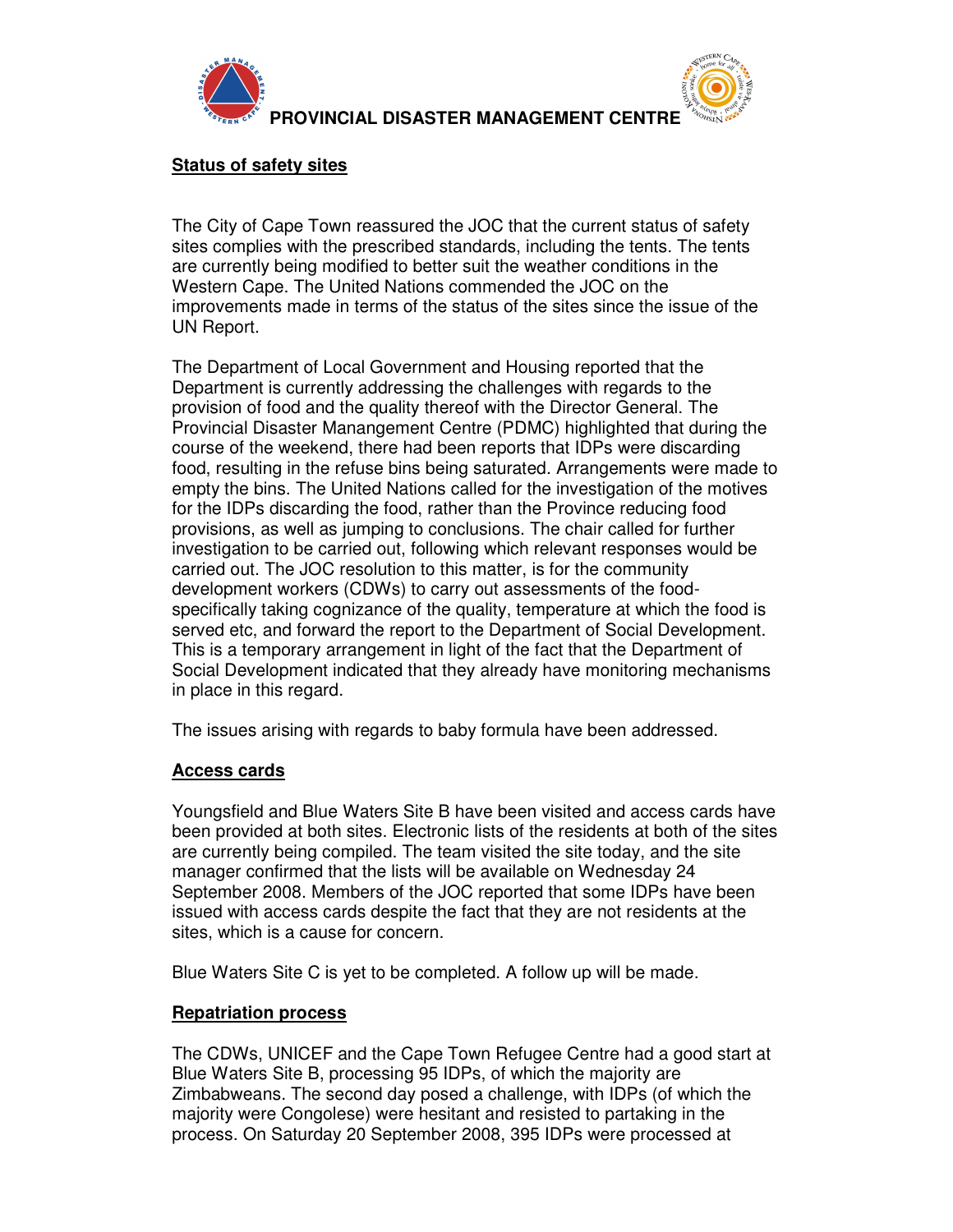



Youngsfield. Today (22 September 2008), the team is at Harmony Park (the largest safety site), where there are about 200 IDPs who are to be processed.

The JOC engaged the possibility avenues which would be explored with IDPs who refuse to take part in the processes and opportunities that are availed to the them. The general sentiments were that the communication and facilitation teams should continue to emphasise that the safety sites are temporary arrangements, which would eventually cease operations. By that time, IDPs are encouraged to have chosen the option which best suits them utilising the assistance on offer to them. Before any drastic measures are taken with regards to forced removals etc, constant communication needs to be transmitted and restated to the IDPs to ensure that they are aware of these factors.

The United Nations Children's Fund (UNICEF) has indicated that due to time constraints, lack of feasibility of alternatives etc, the relocation assistance will be a cash payment. UNICEF has requested the proposed date for the closure of the safety sites, as this will direct when the roll-out of the cash payment will take place. This is to counter the possibility of an influx or return into the safety sites, as an incentive for the cash payment. The members of the JOC expressed their concern of assistance in the form of cash, and requested for UNICEF to investigate possible alternatives. Members generally felt that the date for the official closure of the safety sites would need to be decided as seemingly, processes are continuing with no end goal in sight. The original thought was for the date to be by the end of September, with no later than mid-October 2008. Due to the bad weather over the past few weeks, progress towards achieving that goal is behind. A resolution was taken for the official closure date to be mid-October 2008. The chair tasked the Department of Local Government and Housing, the Office of the Premier, the Department of Home Affairs and the City of Cape Town to draw up a timeline with the upcoming activities and processes, and therefore propose a date of closure of the sites.

The growing concern is the increase in IDP numbers in the safety sites over the course of the weekend. This may affect the nature of the assistance that is given.

### **Status determination**

The Department of Home Affairs reported that the status determination processes have started to unfold. Officials from Gauteng Province have been deployed in the Western Cape to firstly observe the areas and draw up operational plans, and thereafter work out logistical arrangements for the processes. It was reported that the status determination process started as of this morning (22 September 2008) at Blue Waters, and the officials will complete this safety site today. Harmony Park will be covered on Tuesday 23 September 2008., and Youngsfield on Wednesday 24 September 2008. On Thursday 25 September 2008, the complete assessment and quality assurance will be conducted. The plan is to issue all decisions with regards to the status determination by Friday 26 September 2008. The Department of